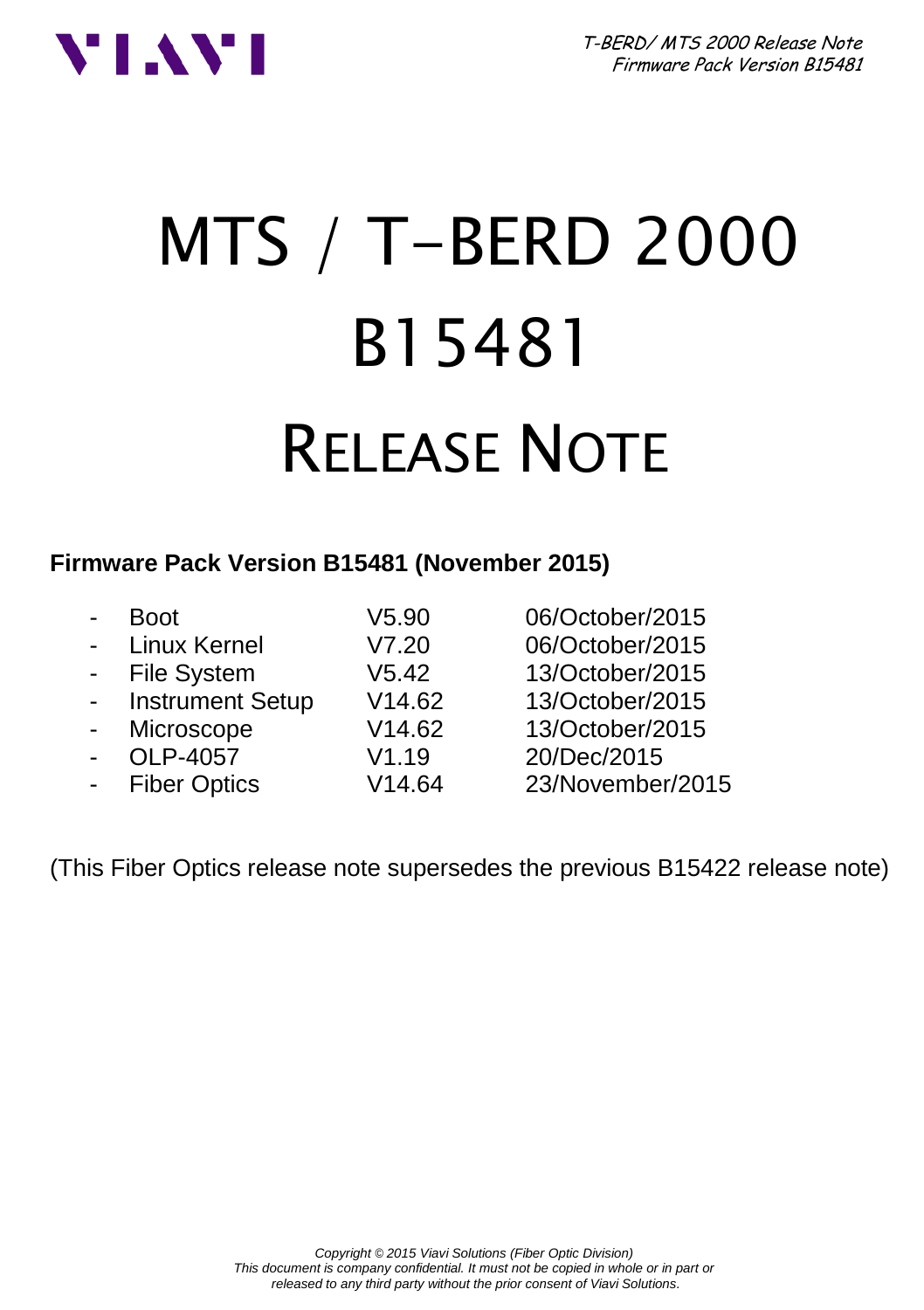

# **CONTENT**

| $Improvements \dots 3$ |  |
|------------------------|--|
|                        |  |
|                        |  |
|                        |  |
|                        |  |